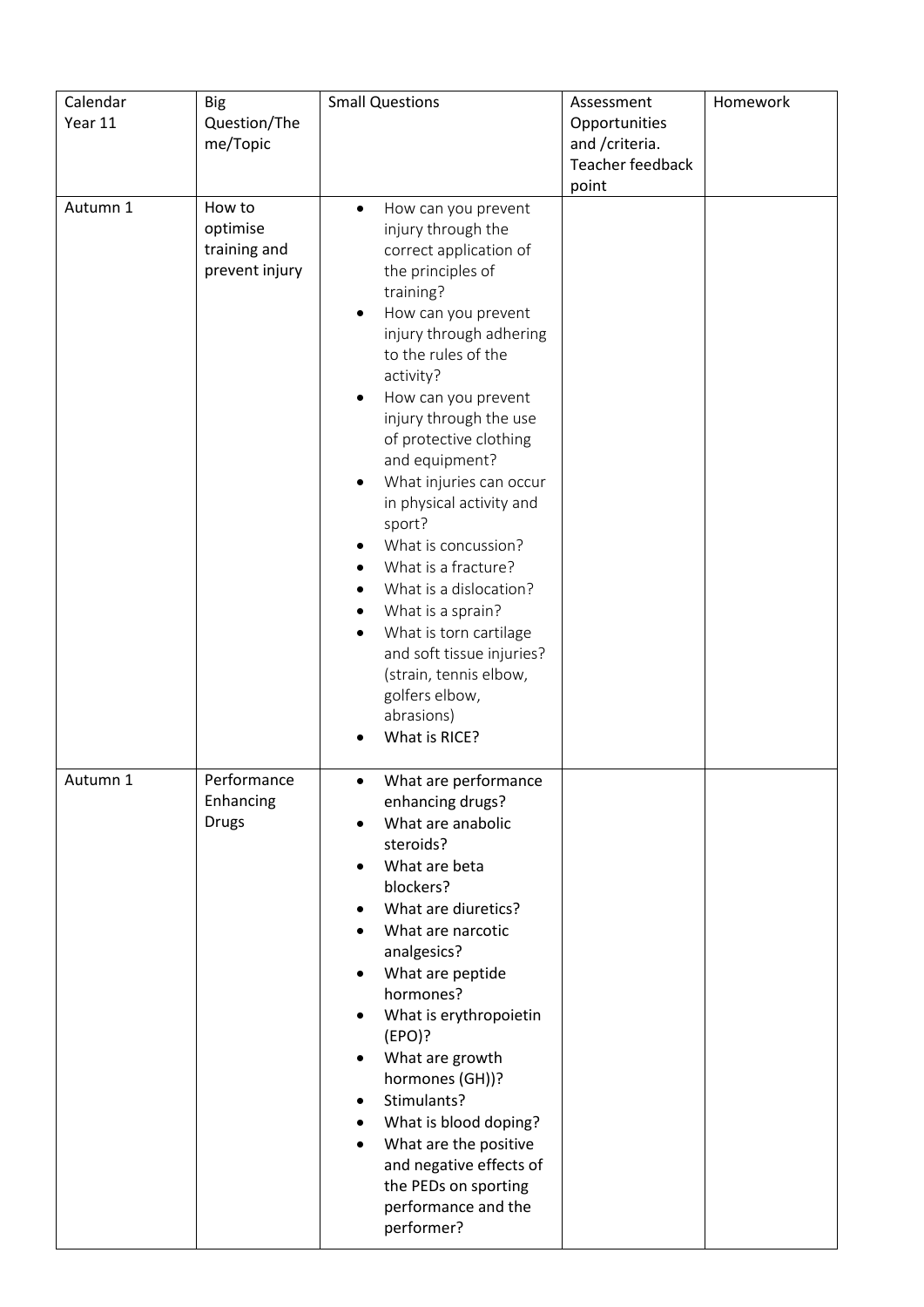| Autumn 1 | The Skeletal<br>System | What are the functions<br>$\bullet$<br>of the skeleton applied<br>to performance in<br>physical activities and<br>sports?<br>What are the<br>classifications of bones?<br>What is the structure of<br>$\bullet$<br>the skeletal system?<br>What are the<br>$\bullet$<br>classification of joints?<br>What movements are<br>٠<br>possible at joints?<br>Describe the role of<br>$\bullet$<br>ligaments and tendons<br>and their relevance to<br>participation in physical<br>activity and sport.                                                                                                                           |
|----------|------------------------|---------------------------------------------------------------------------------------------------------------------------------------------------------------------------------------------------------------------------------------------------------------------------------------------------------------------------------------------------------------------------------------------------------------------------------------------------------------------------------------------------------------------------------------------------------------------------------------------------------------------------|
| Autumn 2 | The Muscular<br>System | What are the<br>classification and<br>characteristics of<br>voluntary, involuntary<br>and cardiac muscle?<br>What are their roles<br>٠<br>when participating in<br>physical activity and<br>sport?<br>What is the location and<br>function of each<br>voluntary muscle?<br>How do muscles work<br>together to create<br>opposing movement at<br>joints?<br>What are the<br>characteristics of fast<br>and slow twitch muscle<br>fibre types (type I, type<br>Ila and type IIx)?<br>How does the skeletal<br>$\bullet$<br>and muscular system<br>work together to allow<br>participation in physical<br>activity and sport |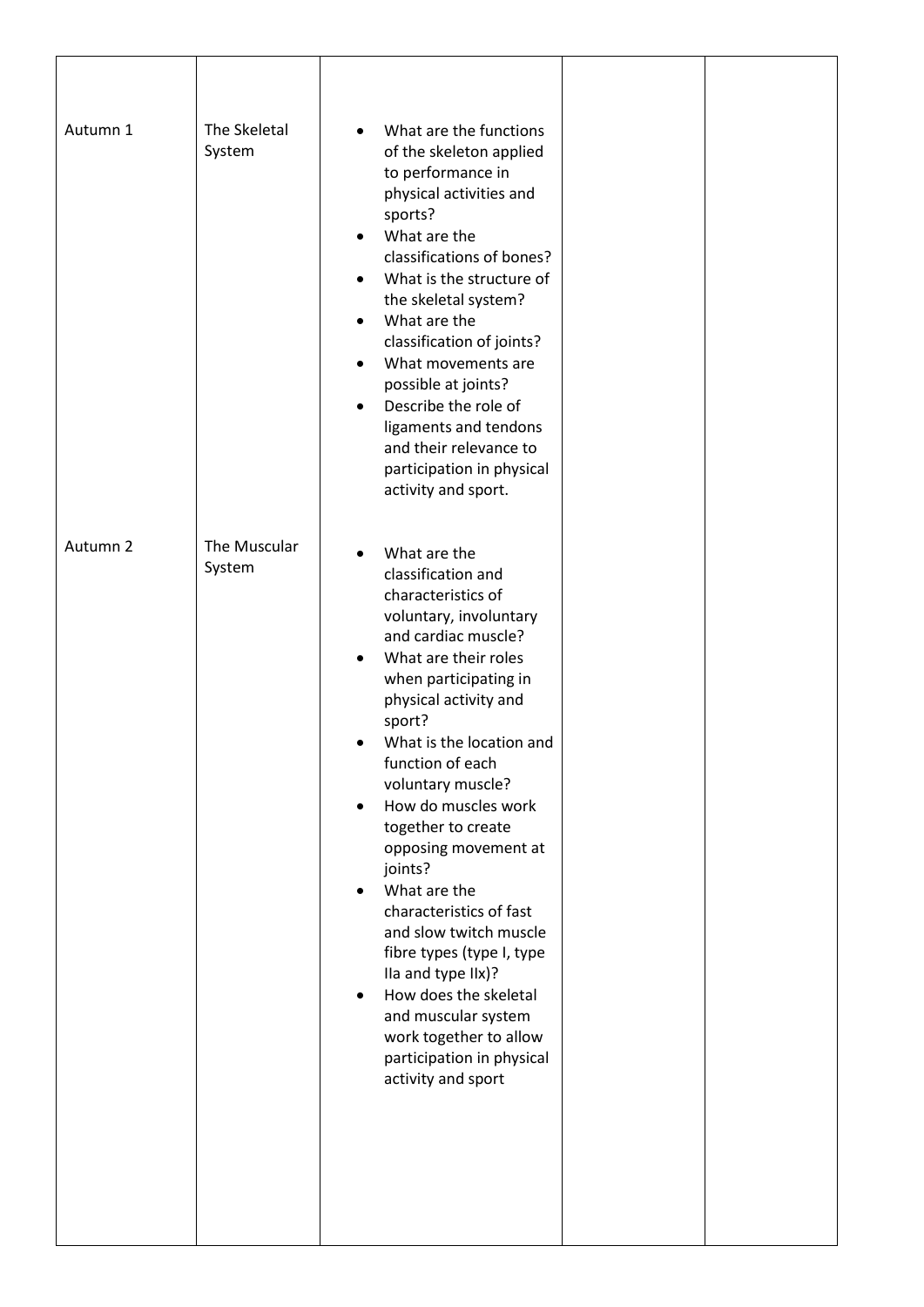| Autumn 2 | The<br>Cardiovascular<br>System | What are the functions<br>of the cardiovascular<br>system?<br>How is the<br>$\bullet$<br>cardiovascular system<br>structured?<br>How are arteries,<br>$\bullet$<br>capillaries and veins<br>structured?<br>How does the function<br>$\bullet$<br>of them benefit the<br>body during physical<br>activity and sport?<br>What is<br>$\bullet$<br>vasoconstriction?<br>What is vasodilation?<br>٠<br>How is blood flow<br>٠<br>redistributed during<br>physical activity<br>compared to when<br>resting?<br>What are the functions<br>$\bullet$<br>and importance of red<br>and white blood cells,<br>platelets and plasma for<br>physical activity and<br>sport? |
|----------|---------------------------------|----------------------------------------------------------------------------------------------------------------------------------------------------------------------------------------------------------------------------------------------------------------------------------------------------------------------------------------------------------------------------------------------------------------------------------------------------------------------------------------------------------------------------------------------------------------------------------------------------------------------------------------------------------------|
| Spring 1 | The<br>Respiratory<br>System    | What is the<br>$\bullet$<br>composition of inhaled<br>and exhaled air and the<br>impact of physical<br>activity and sport on<br>this composition?<br>What is vital capacity?<br>What is tidal volume?<br>How does tidal volume<br>change when<br>participating in physical<br>activity and sport?<br>What is the location<br>of the main<br>components of the<br>respiratory system?<br>How is the alveoli<br>structured to enable<br>gaseous exchange?                                                                                                                                                                                                        |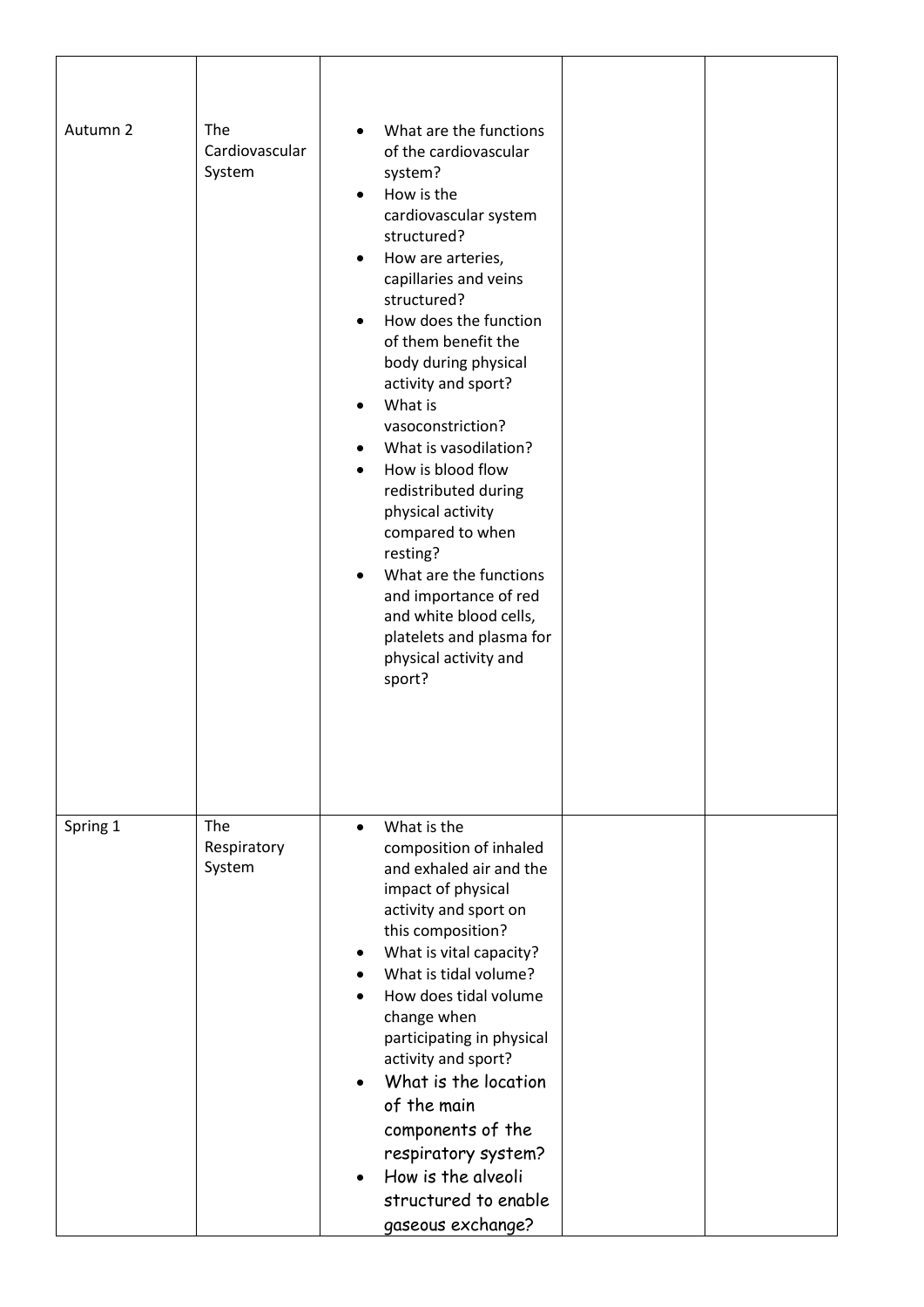|                                                      | How does the<br>process of gaseous<br>exchange meet the<br>demands of varying<br>intensities of<br>exercise (aerobic<br>and anaerobic)?<br>How does the<br>$\bullet$<br>cardiovascular and<br>respiratory system<br>work together to<br>allow participation in<br>physical activity and<br>sport?                                                                                                                                                                                   |
|------------------------------------------------------|-------------------------------------------------------------------------------------------------------------------------------------------------------------------------------------------------------------------------------------------------------------------------------------------------------------------------------------------------------------------------------------------------------------------------------------------------------------------------------------|
| Anaerobic and<br>Aerobic<br>exercise                 | How is glucose and<br>$\bullet$<br>oxygen used to<br>release energy<br>aerobically with the<br>production of carbon<br>dioxide and water?<br>What is the impact<br>$\bullet$<br>of insufficient<br>oxygen on energy<br>release?<br>What is the by-<br>$\bullet$<br>product of anaerobic<br>respiration?<br>How is fat used as a<br>fuel source for<br>aerobic activity?<br>How are<br>$\bullet$<br>carbohydrates used<br>as a fuel source for<br>aerobic and<br>anaerobic activity? |
| The Short and<br>Long term<br>effects of<br>exercise | What are the short-<br>term effects of<br>physical activity and<br>sport on lactate<br>accumulation, muscle<br>fatigue?<br>What is the<br>relevance of this to<br>the<br>player/performer?                                                                                                                                                                                                                                                                                          |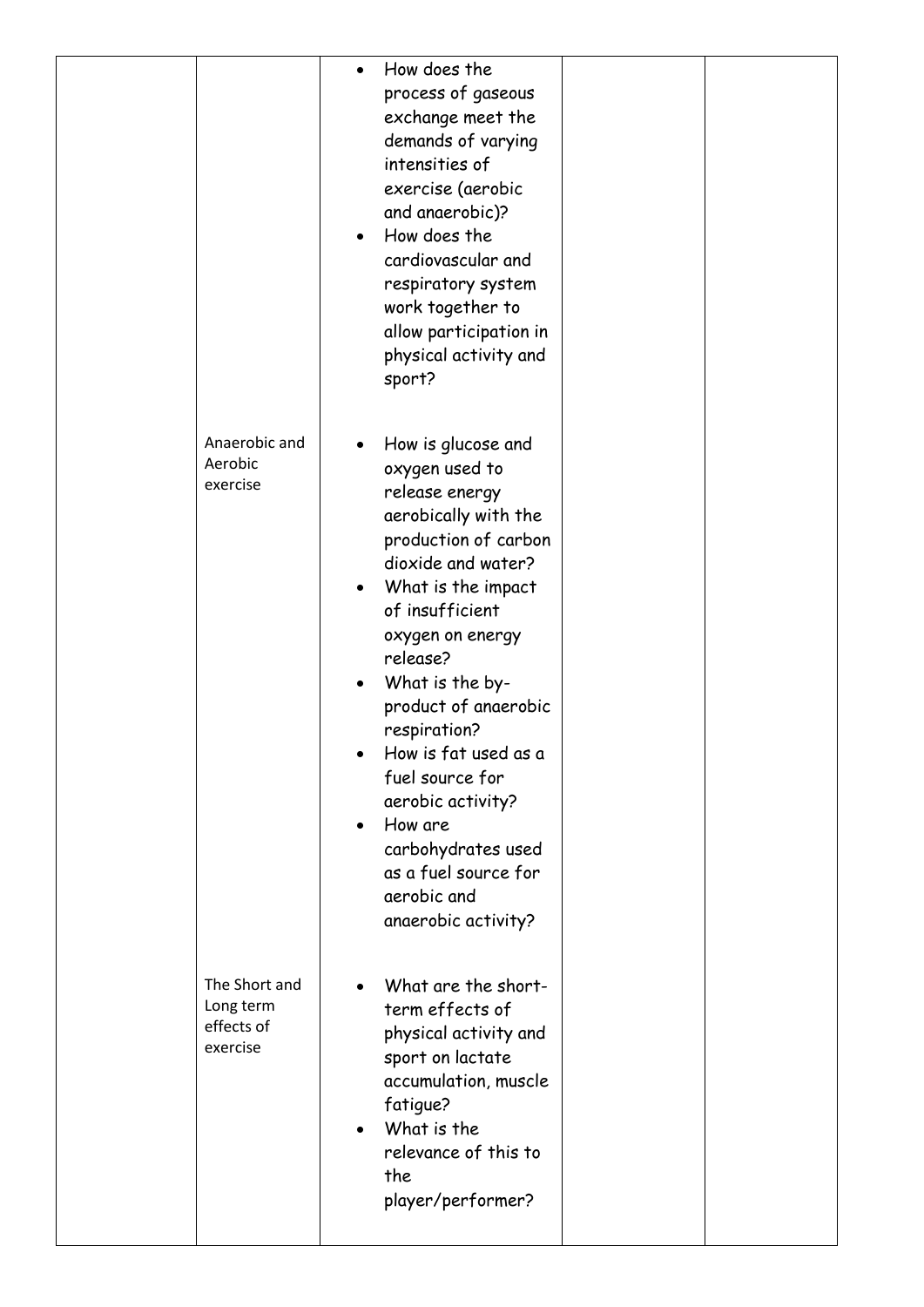|                                        | What are the short-<br>term effects of<br>physical activity and<br>sport on heart rate,<br>stroke volume and<br>cardiac output?<br>What is the<br>importance of this to<br>the<br>player/performer?<br>What are the short-<br>term effects of<br>physical activity and<br>sport on depth and<br>rate of breathing,<br>and the importance<br>of this to the<br>player/performer?<br>How does the<br>respiratory and<br>cardiovascular<br>system work<br>together to allow<br>participation in, and<br>recovery from,<br>physical activity and<br>sport?<br>What are the long-<br>term effects of<br>exercise on the body<br>systems? |  |
|----------------------------------------|-------------------------------------------------------------------------------------------------------------------------------------------------------------------------------------------------------------------------------------------------------------------------------------------------------------------------------------------------------------------------------------------------------------------------------------------------------------------------------------------------------------------------------------------------------------------------------------------------------------------------------------|--|
| Movement<br>Analysis-<br>Lever Systems | What are first,<br>second and third<br>class levers and what<br>are their uses in<br>physical activity and<br>sport?<br>What are the<br>mechanical<br>advantages and<br>disadvantages of the<br>body's lever systems<br>and the impact on<br>sporting<br>performance?                                                                                                                                                                                                                                                                                                                                                               |  |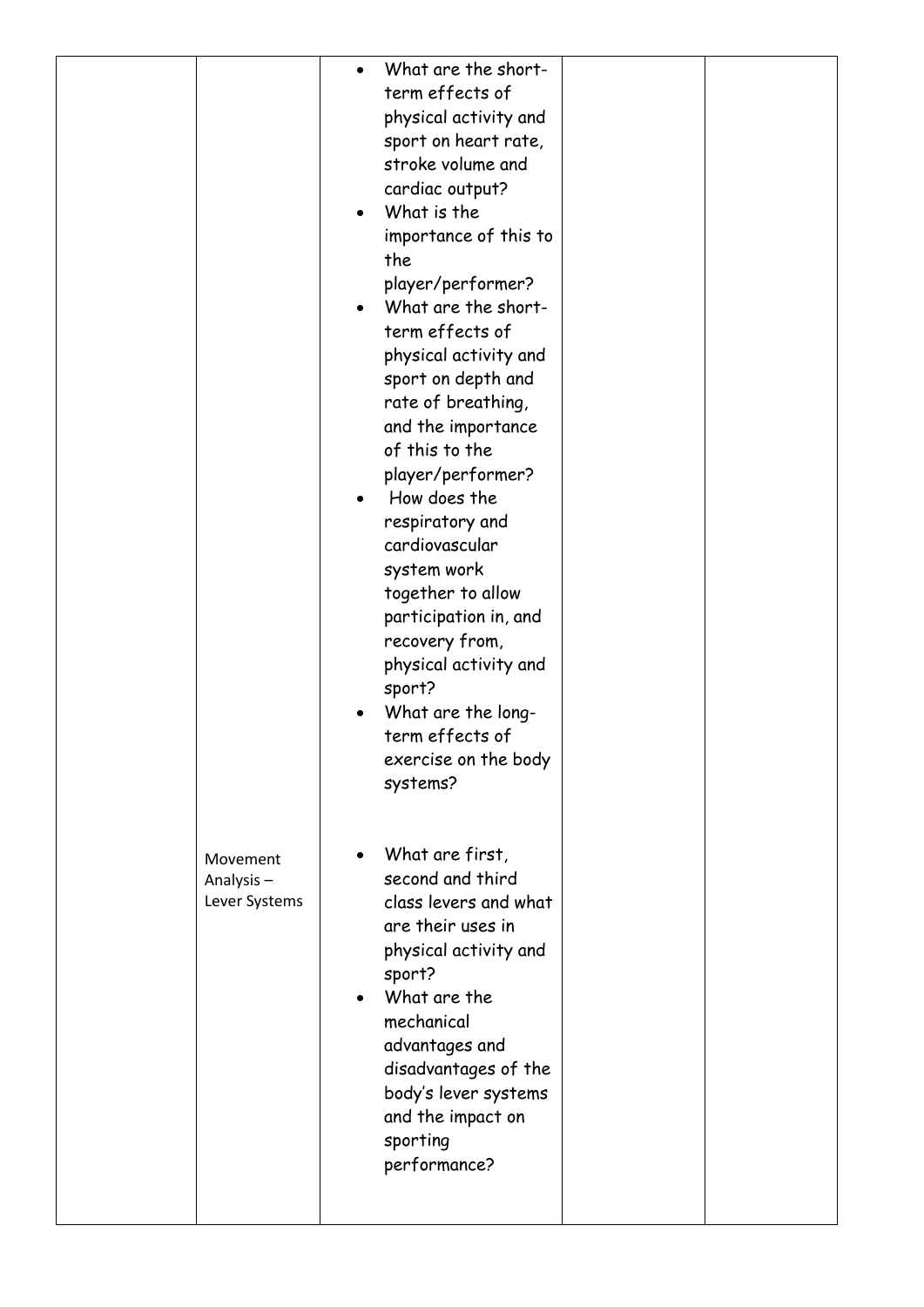|          | Planes and<br>axes of<br>movement                   | How does the body<br>$\bullet$<br>use a range of planes<br>and axes to create<br>movement patterns?<br>How are planes and<br>$\bullet$<br>axes used during<br>sporting actions such<br>as somersaults,<br>cartwheels and twist<br>jumps on the<br>trampoline?                                                                                 |
|----------|-----------------------------------------------------|-----------------------------------------------------------------------------------------------------------------------------------------------------------------------------------------------------------------------------------------------------------------------------------------------------------------------------------------------|
| Spring 2 | Sports<br>Psychology<br>Classification<br>of skills | How are sports<br>$\bullet$<br>classified using the<br>open-closed, basic<br>(simple)-complex,<br>and low organisation-<br>high organisation<br>continua?<br>How are practice<br>structured in terms<br>of massed,<br>distributed, fixed<br>and variable?                                                                                     |
|          | Guidance and<br>feedback                            | What are the<br>different types of<br>guidance to optimise<br>performance: visual,<br>verbal, manual and<br>mechanical?<br>What are the<br>advantages and<br>disadvantages of<br>each type of<br>guidance?<br>What are the<br>different types of<br>feedback to optimise<br>performance:<br>intrinsic, extrinsic,<br>concurrent,<br>terminal? |
|          | Mental<br>preparation for<br>performance            | How do athletes<br>psychologically<br>prepare for sporting<br>performance?                                                                                                                                                                                                                                                                    |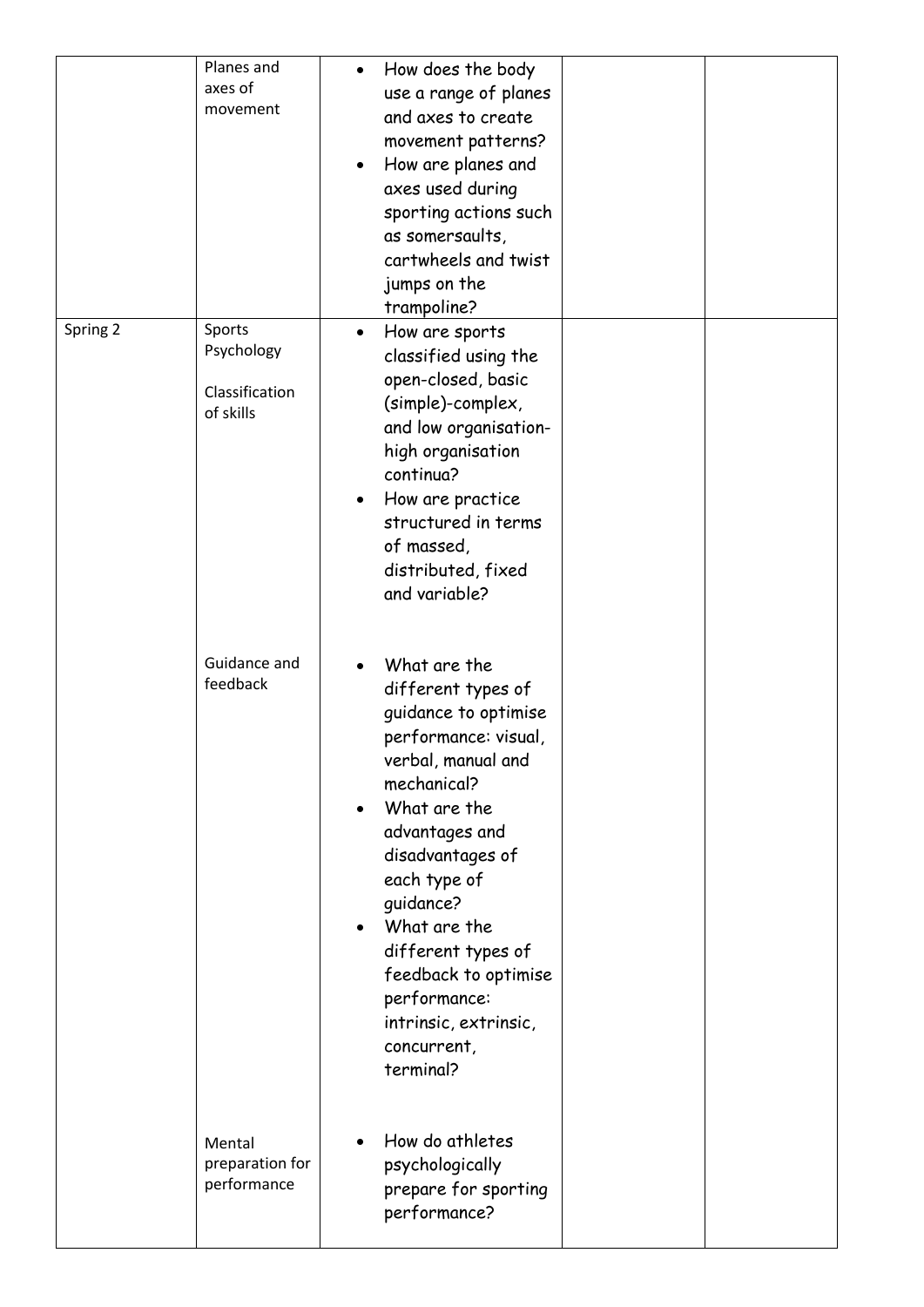| Socio-cultural<br>influences                                                           | What factors affect<br>$\bullet$<br>participation rates in<br>physical activity and<br>sports in relation to<br>gender, age, socio-<br>economic group,<br>ethnicity, disability?                                                                                                        |  |
|----------------------------------------------------------------------------------------|-----------------------------------------------------------------------------------------------------------------------------------------------------------------------------------------------------------------------------------------------------------------------------------------|--|
| Commercialisa<br>tion of physical<br>activity and<br>sport                             | What is the<br>relationship between<br>commercialisation,<br>the media and<br>physical activity and<br>sport?<br>What are the<br>advantages and<br>disadvantages of<br>commercialisation<br>and the media for:<br>the sponsor, the<br>sport, the<br>player/performer,<br>the spectator? |  |
| <b>Ethical and</b><br>socio-cultural<br>issues in<br>physical<br>activity and<br>sport | What are the<br>different types of<br>sporting behaviour in<br>relation to<br>sportsmanship,<br>gamesmanship?<br>What are reasons<br>for, and<br>consequences of,<br>deviance at elite<br>level?                                                                                        |  |
| Use of Data                                                                            | How can data be<br>collected in fitness,<br>physical and sport<br>activities?                                                                                                                                                                                                           |  |